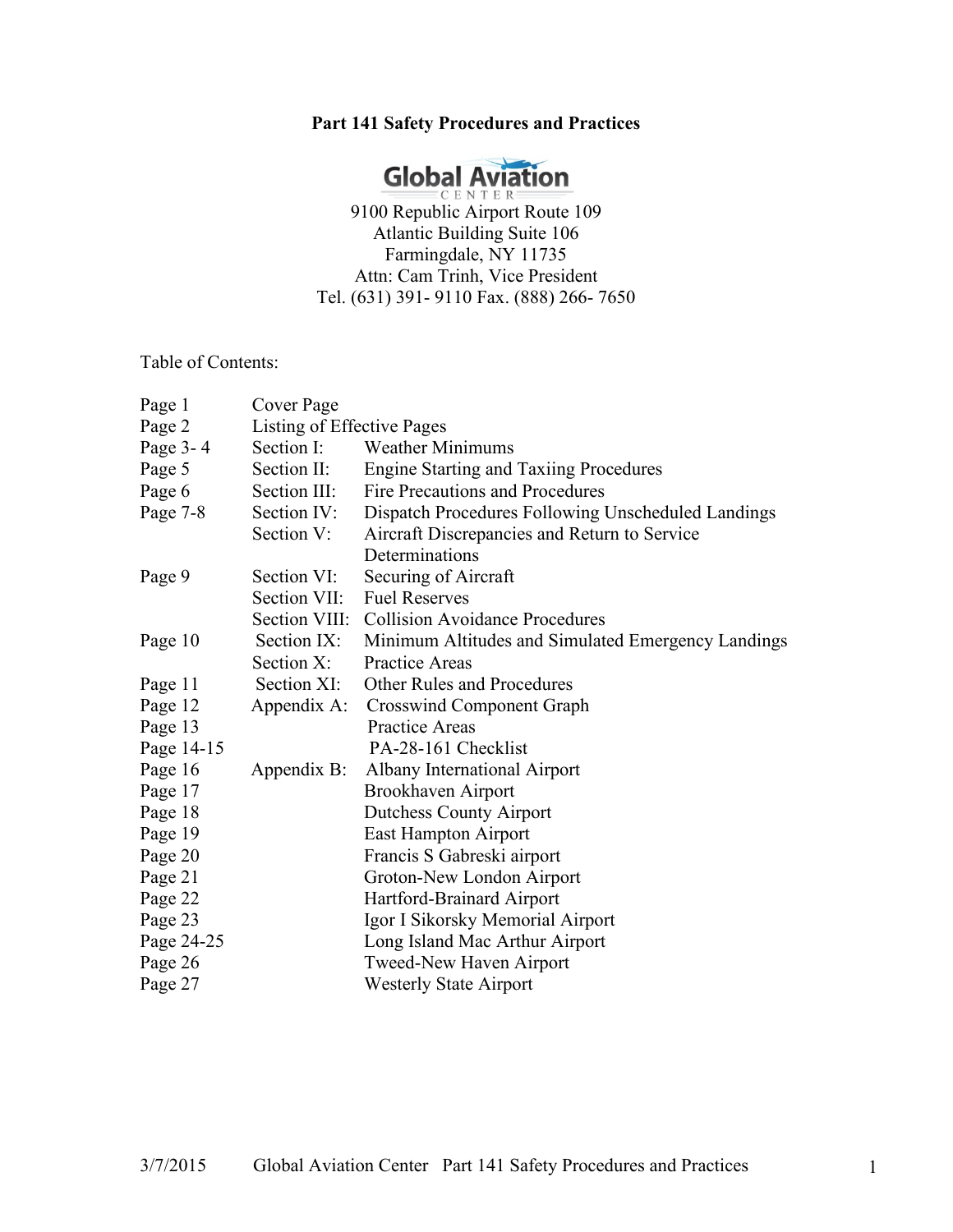| Page Number    | Name                                               | <b>Effective Date</b> |
|----------------|----------------------------------------------------|-----------------------|
| $\mathbf{1}$   | Cover Page                                         | 11/17/2021            |
| $\overline{2}$ | Listing of Effective Pages                         | 11/17/2021            |
| $3 - 4$        | Section I:<br><b>Weather Minimums</b>              | 11/17/2021            |
| 5              | Section II: Engine Starting and Taxiing Procedures | 11/17/2021            |
| 6              | Section III: Fire Precautions and Procedures       | 11/17/2021            |
| $7 - 8$        | Section IV: Dispatch Procedures Following          | 11/17/2021            |
|                | <b>Unscheduled Landings</b>                        |                       |
|                | Section V:<br>Aircraft Discrepancies and           | 11/17/2021            |
|                | <b>Return to Service Determinations</b>            |                       |
| 9              | Section VI: Securing of Aircraft                   | 11/17/2021            |
|                | Section VII: Fuel Reserves                         | 11/17/2021            |
|                | Section VIII: Collision Avoidance Procedures       | 11/17/2021            |
| 10             | Section IX: Minimum Altitudes and                  | 11/17/2021            |
|                | <b>Simulated Emergency Landings</b>                |                       |
|                | Practice Areas<br>Section X:                       | 11/17/2021            |
| 11             | Section XI: Other Rules and Procedures             | 11/17/2021            |
| 12             | Appendix A: Crosswind Component Graph              | 11/17/2021            |
| 13             | <b>Practice Areas</b>                              | 11/17/2021            |
| $14 - 15$      | PA-28-161 Checklist                                | 3/7/2015              |
| 16             | Appendix B: Albany International Airport           | 11/17/2021            |
| 17             | Brookhaven Airport                                 | 3/7/2015              |
| 18             | <b>Dutchess County Airport</b>                     | 3/7/2015              |
| 19             | East Hampton Airport                               | 3/7/2015              |
| 20             | Francis S Gabreski airport                         | 3/7/2015              |
| 21             | Groton-New London Airport                          | 3/7/2015              |
| 22             | Hartford-Brainard Airport                          | 3/7/2015              |
| 23             | Igor I Sikorsky Memorial Airport                   | 3/7/2015              |
| 24-25          | Long Island Mac Arthur Airport                     | 3/7/2015              |
| 26             | Tweed-New Haven Airport                            | 3/7/2015              |
| 27             | <b>Westerly State Airport</b>                      | 3/7/2015              |

# **Listing of Effective Pages**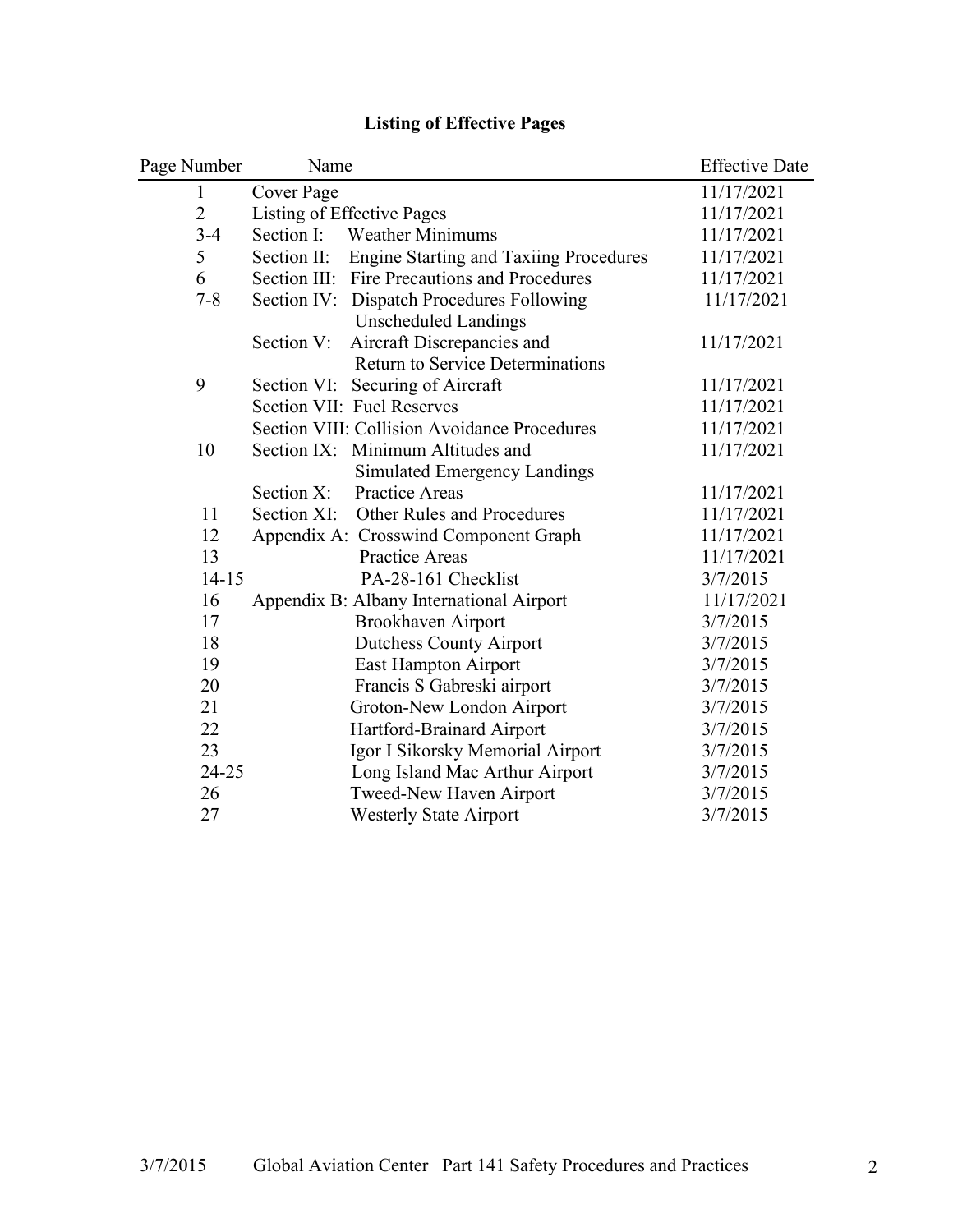#### **Section I: Weather Minimums**

| <b>Flight Operation</b>       | Visibility | Ceiling      | Max Wind | Crosswind Component |
|-------------------------------|------------|--------------|----------|---------------------|
| Dual VFR Local                | 3SM        | $1,600$ feet | 25 knots | 17 knots $**$       |
| Dual VFR Cross Country 3SM    |            | $2,500$ feet | 25 knots | $17$ knots $**$     |
| Solo VFR Local                | 5SM        | $1,600$ feet | 20 knots | 10 knots $**$       |
| <b>Solo VFR Cross Country</b> | 5SM        | 3,500 feet   | 20 knots | 10 knots $**$       |
| Night Dual                    | 3SM        | $1,600$ feet | 25 knots | 17 knots $**$       |
| Night Solo                    | 5SM        | $1,600$ feet | 20 knots | 10 knots $**$       |

#### **Student Pilot Operations**

Additional weather-related restrictions:

- \*\*Crosswind, All Aircraft Not to Exceed Crosswind Component for aircraft being flown
- Weather at the practice area, departure airport, enroute, and all airports of intended use are forecast to be at least equal to or better than the following criteria and forecast to remain so for the duration of the contemplated flight plus 3 hours for flights estimated over 3 hours or plus 2 hours for flights under 3 hours.
- FLIGHTS SHALL NOT BE DISPATCHED REGARDLESS OF CEILING, VISIBILITY AND WIND CONDITIONS, IF KNOWN OR FORECAST HAZARDOUS WEATHER CONDITIONS SUCH AS ICING, THUNDERSTORMS, HIGH WIND, ETC. EXIST WITHIN THE AREA OF OPERATIONS THAT MAY ENDANGER THE FLIGHT.

# **Private Pilot Operations**

| <b>Flight Operation</b>       | Visibility | Ceiling      | Max Wind | <b>Crosswind Component</b> |
|-------------------------------|------------|--------------|----------|----------------------------|
| Dual VFR Local                | 3SM        | $1,600$ feet | 25 knots | 17 knots $**$              |
| Dual VFR Cross Country 3SM    |            | 2,500 feet   | 25 knots | 17 knots $**$              |
| Solo VFR Local                | 3SM        | $1,600$ feet | 25 knots | 17 knots $**$              |
| <b>Solo VFR Cross Country</b> | 3SM        | 2,500 feet   | 25 knots | 17 knots $**$              |
| Night Dual                    | 3SM        | $1,600$ feet | 25 knots | $17$ knots $**$            |
| Night Solo                    | 3SM        | $1,600$ feet | 25 knots | 17 knots $**$              |

Additional weather-related restrictions:

- \*\* Crosswind, All Aircraft Not to Exceed Crosswind Component for aircraft being flown
- Weather at the practice area, departure airport, enroute, and all airports of intended use are forecast to be at least equal to or better than the following criteria and forecast to remain so for the duration of the contemplated flight plus 3 hours for flights estimated over 3 hours or plus 2 hours for flights under 3 hours.
- FLIGHTS SHALL NOT BE DISPATCHED REGARDLESS OF CEILING, VISIBILITY AND WIND CONDITIONS, IF KNOWN OR FORECAST HAZARDOUS WEATHER CONDITIONS SUCH AS ICING,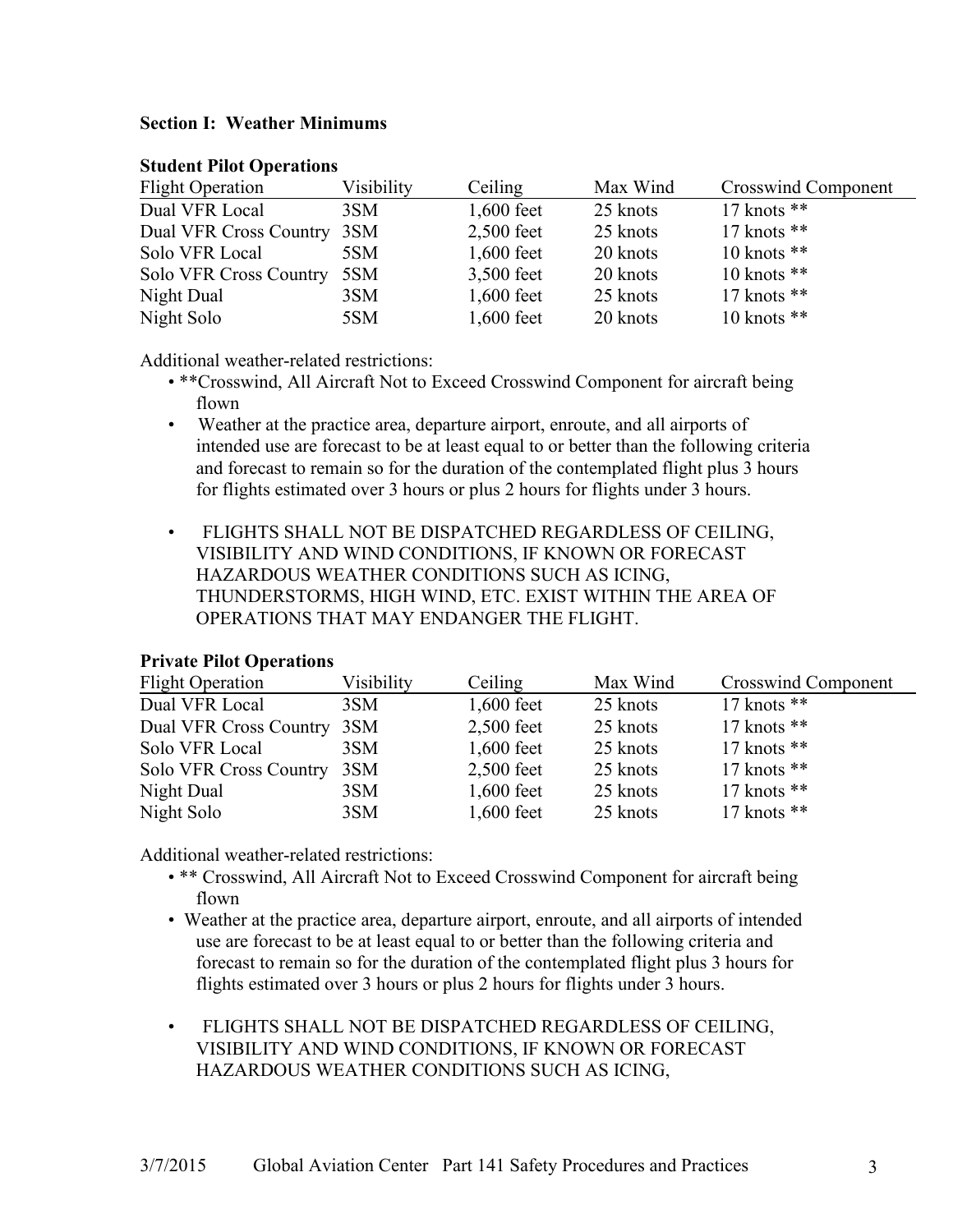# **Instrument Pilot Operations**

| <b>Flight Operation</b>    | Visibility | Ceiling | Max Wind | Crosswind Component |
|----------------------------|------------|---------|----------|---------------------|
| Dual VFR Local             | N/A        | N/A     | N/A      | N/A                 |
| Dual VFR Cross Country N/A |            | N/A     | N/A      | N/A                 |
| Solo VFR Local             | N/A        | N/A     | N/A      | N/A                 |
| Solo VFR Cross Country N/A |            | N/A     | N/A      | N/A                 |
| Night Dual                 | N/A        | N/A     | N/A      | N/A                 |
| Night Solo                 | N/A        | N/A     | N/A      | N/A                 |

Additional weather-related restrictions:

- IFR FLIGHTS shall be dispatched into instrument meteorological conditions only under the following circumstances:
- (1) The flight instructor has been authorized by the Chief Flight Instructor to instruct in instrument conditions in the type of aircraft involved.
- (2) All the required flight instruments, communications and navigation equipment, including transponder, on board are known to be functional.
- (3) The weather at time of takeoff and the forecast for the contemplated flight plus 2 hours are such that return to the base of operations or an approved airport can be anticipated using the available visual or instrument approach procedures.
- (4) A suitable alternate airport that meets the requirements of FAR part 91.169 is available and filed with ATC.
- (5) There are no know or forecast hazardous conditions such as icing, thunderstorms, high winds or other hazards to flight in the area of the contemplated flight.
- LIMITING WIND CONDITIONS
- (1) All students in all courses, before authorized for solo in any aircraft, shall be assigned a maximum surface wind limitation and maximum crosswind component limitation for that make and model aircraft. The maximum surface wind, the maximum crosswind component, and the aircraft make and model shall be recorded in the student's training record and pilot logbook.
- (2) A crosswind computer shall be used to determine the crosswind component for takeoffs and landings. A sample crosswind computer is included in this manual. (See Appendix A – Page 12)

# **Commercial Pilot Operations**

| <b>Flight Operation</b>    | Visibility | Ceiling | Max Wind | Crosswind Component |
|----------------------------|------------|---------|----------|---------------------|
| Dual VFR Local             | N/A        | N/A     | N/A      | N/A                 |
| Dual VFR Cross Country N/A |            | N/A     | N/A      | N/A                 |
| Solo VFR Local             | N/A        | N/A     | N/A      | N/A                 |
| Solo VFR Cross Country N/A |            | N/A     | N/A      | N/A                 |
| Night Dual                 | N/A        | N/A     | N/A      | N/A                 |
| Night Solo                 | N/A        | N/A     | N/A      | N/A                 |

Additional weather-related restrictions:

- LIMITING WIND CONDITIONS
- (1) All students in all courses, before authorized for solo in any aircraft, shall be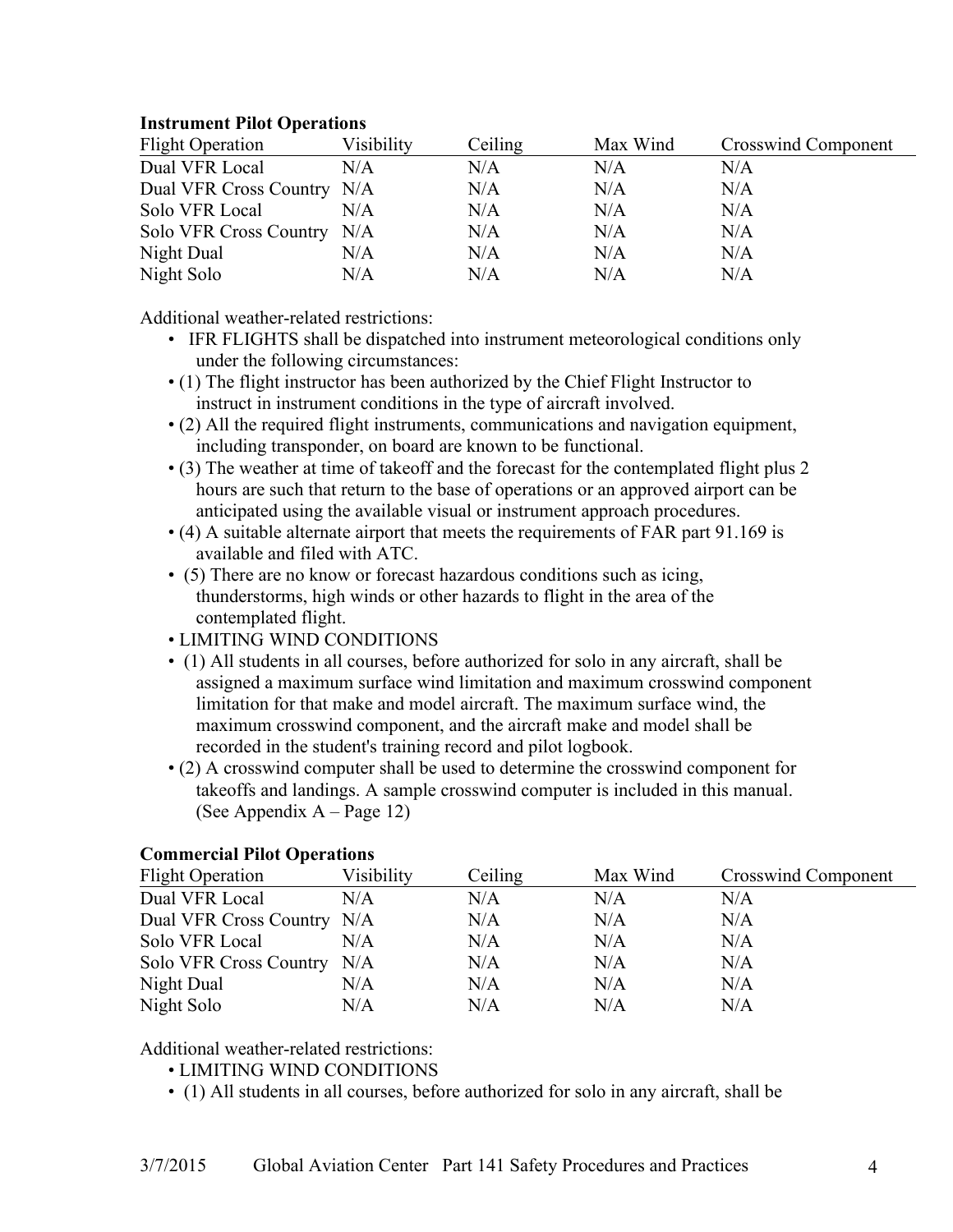assigned a maximum surface wind limitation and maximum crosswind component limitation for that make and model aircraft. The maximum surface wind, the maximum crosswind component, and the aircraft make and model shall be recorded in the student's training record and pilot logbook.

• (2) A crosswind computer shall be used to determine the crosswind component for takeoffs and landings. A sample crosswind computer is included in this manual. (See Appendix A- Page 12)

# **Section II: Engine Starting and Taxiing Procedures**

# **Engine Starting Procedures**

**CHECKLISTS** 

(1) Each aircraft is provided with a checklist that covers all phases of ground and flight operations, day or night, VFR and IFR, and all commonly anticipated emergencies. Both instructor pilots and students shall be familiar with the checklists for the aircraft they are flying and adhere to them.

# PROPELLER DANGER AREAS

(1) Any area within 10 feet of a propeller are should be considered a hazardous area whether the engine is running or static. Inspection of the propeller, propeller hub, nose section, etc., should be made visually. The propeller should be handled at all times as though the engine were going to start. It could! Walking through or putting any part of the body into the propeller arc IS EXTREMELY HAZARDOUS and should be avoided. Hand turning of the propeller is prohibited.

The starting of all aircraft shall be in accordance with the appropriate checklists and established procedures and the following general precautions:

(a) On the preflight walk around ascertain that the propeller area and the taxi area are clear of all loose objects and debris such as chocks, tow bars, etc. If necessary, reposition the aircraft so that a brake failure on start will not cause the aircraft to roll into an area where collision damage could occur before the engine could be shut down.

(b) Ensure that the parking brake is set or hold the foot brake (if applicable) before engaging the starter. Turn on the anti-collision light to warn nearby personnel the engine is about to be started and VISUALLY clear the propeller danger area. Call CLEAR! to warn nearby personnel.

(c) Engine speed should not be allowed to go above 1,000 RPM on start in order to minimize wear and tear (unless the aircraft flight manual states otherwise). Shut down the engine if oil pressure has not started upward within 30 seconds or 60 seconds in very cold weather. The maintenance supervisor or his assistant should investigate the cause.

(d) Entering or leaving an aircraft with the engine running is extremely hazardous and shall be avoided. For that reason, on dual flights, the engine will not be started until both the flight instructor and the student are in the aircraft.

(e) Under NO circumstances shall any aircraft be started by hand propping. Contact the maintenance supervisor if auxiliary power is needed for starting.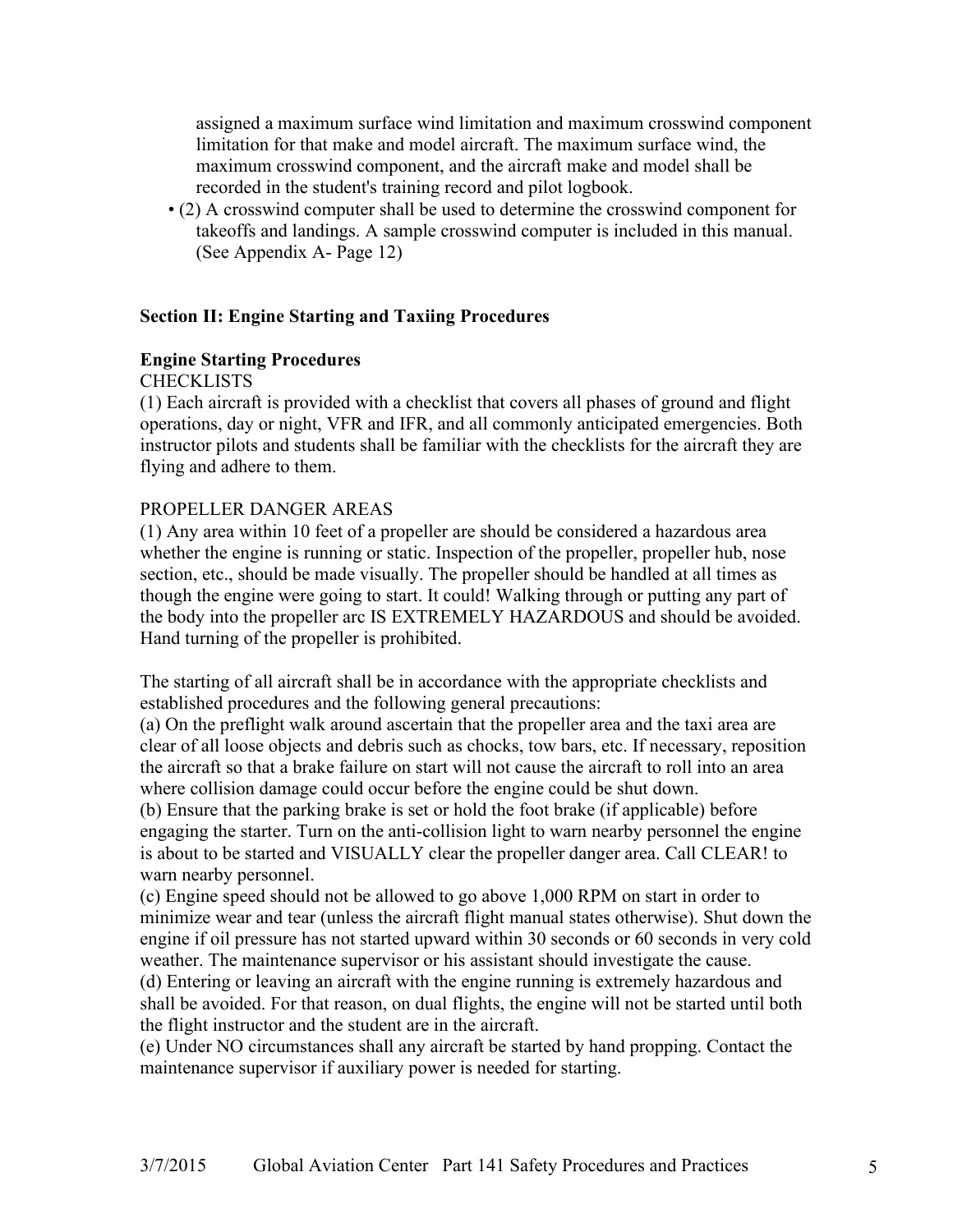# **Taxiing Procedures**

(1) The hanger and ramp areas are confined and often congested and a great deal of caution is required while maneuvering in these areas. The pilot in command is solely responsible for the safety of the aircraft from the time he or she enters it for flight, until it is shutdown and secured. While others may assist a taxiing aircraft in close quarters, the responsibility remains with the pilot in command. If in doubt, STOP!!

(2) When taxiing in ramp areas or other confined areas, taxi speed shall be no faster than a normal walk.

(3) When taxiing on taxiways, taxi speed shall be no faster than a brisk walk.

(4) A good rule about taxi speeds is NEVER taxi so fast that you can not stop safely without brakes.

(5) Always use the proper application of the flight controls for existing wind.

(6) Yellow lines maybe painted on taxiways and in the ramp areas. While these lines are not infallible, taxiing with the nose wheel on the yellow line will clear the aircraft of all normal obstacles.

(7) Never follow small aircraft at a distance of less than three or four airplane lengths; get that close only while waiting in line for takeoff.

(8) Use extreme caution when taxiing behind large propeller driven aircraft and jets. When taxiing behind a large aircraft is unavoidable maintain at least 500 feet separation and exercise extreme caution.

(9) Under NO circumstances is aircraft to be taxied into or out of hangars.

# **Section III: Fire Precautions and Procedures**

(1) The subject of aircraft engine and electrical and cabin files is a part of every students checkout in an aircraft. Follow the procedures outlined in checklists and take action as dictated by the situation and good judgment.

(2) In the event of a fire on the ground, attempt to call for assistance on any radio frequency (tower, ground, control, Unicom, etc.) DO NOT hesitate to evacuate the aircraft if you determine the fire is uncontrollable. Contact the Dispatcher and Maintenance Supervisor if away from the home base.

(3) In the event of an uncontrollable fire in flight, land as soon as possible. DO NOT attempt to restart engine that has been shut down unless an extreme emergency dictates otherwise. If circumstances permit, make radio contact with any tower, FSS, Unicom, etc. and advise them of your emergency situation. Contact the Dispatcher and Maintenance Supervisor after landing.

(5) No aircraft shall be dispatched or re-dispatched following a fire unless approved by the Maintenance Supervisor.

(6) Fire extinguishers are located in our flight line area. During cold weather operations, a fire guard shall standby for all cold starts below 40 degrees F or 4 degrees C.

(7) Smoking is prohibited in, around aircraft, and in the vicinity of fueling operations.

(8) Aircraft shall be vacated during fueling.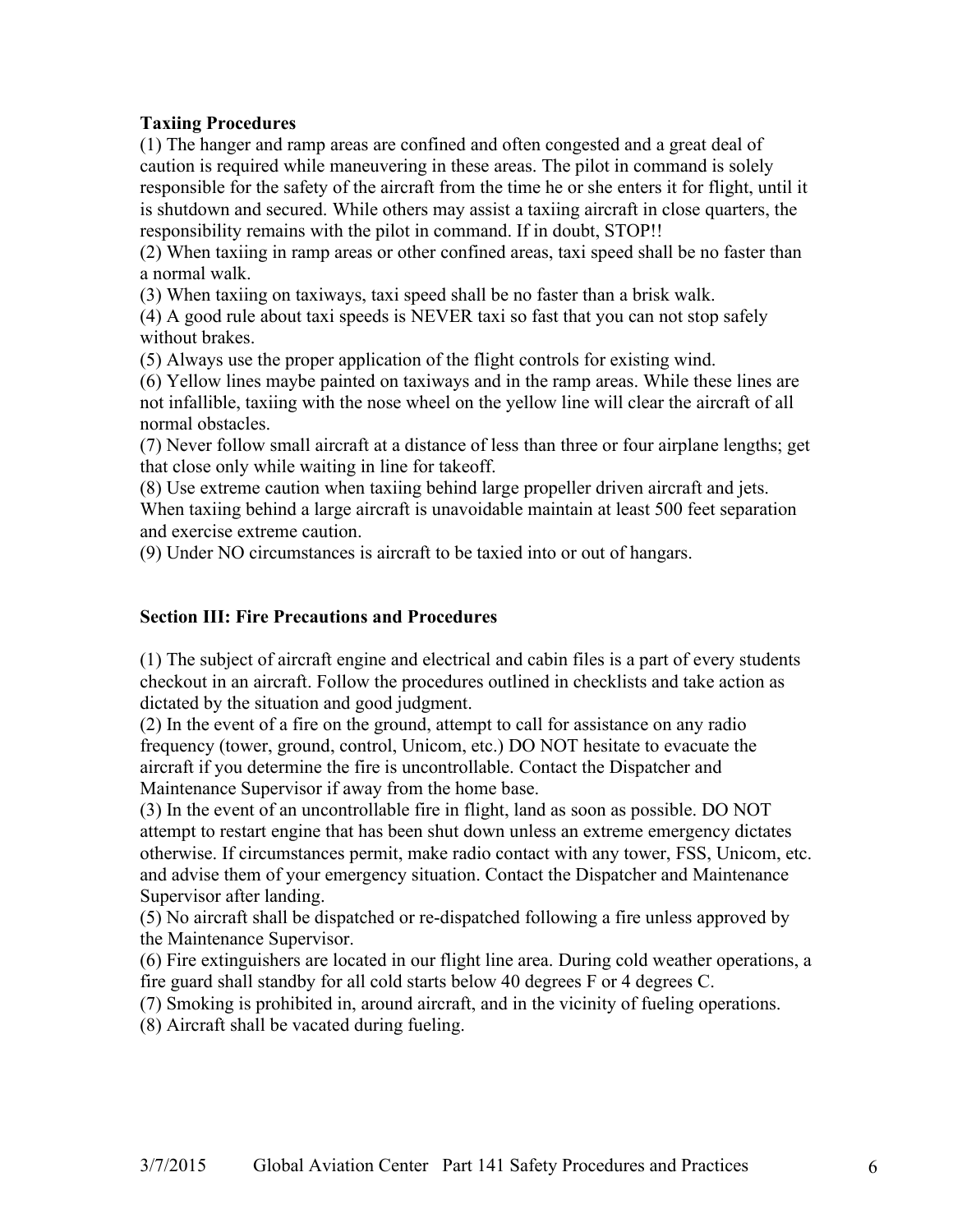# **Section IV: Dispatch Procedures Following Unscheduled Landings**

#### **Landing at an airport that is not part of the approved flight plan:**

1. Secure the aircraft.

- 2. Contact the flight school to explain the circumstances of the un-programmed landing.
- 3. Depending on input from the chief instructor or his/her designated representative:
	- Wait for pick up by another aircraft;
- Prepare the aircraft for departure and continue the previously planned flight; or
- Prepare the aircraft for departure and return to home base.

#### **Landing off airport:**

1. Ensure your safety and the safety of any passengers on board as a first priority.

- 2. As the situation allows, secure the aircraft.
- 3. The flight is immediately terminated.
- 4. Contact the flight school for further instructions.

#### **Landing as the result of a mechanical or medical emergency:**

1. The flight is immediately terminated. Never try to takeoff from an unimproved location.

- 2. Secure the aircraft as best you can.
- 3. Contact the flight school for further instructions.

#### **Landing as the result of inclement weather:**

1. Secure the aircraft.

- 2. Contact the flight school the circumstances of the un-programmed landing.
- 3. Discuss the weather forecast with the chief instructor or his/her designated
- representative and determine when/if further flight operations will commence.
- 4. Depending on input from the chief instructor or his/her designated representative:
	- Wait for pick up by another aircraft;
- Prepare the aircraft for departure and continue previously planned flight; or

• Prepare the aircraft for departure and return to home base.

# **Section V: Aircraft Discrepancies and Return to Service Determinations**

#### **Noting Aircraft Discrepancies**

Each and every observed aircraft discrepancy must be reported to flight operations as soon as practicable after discovery to be noted in the dispatch records. Serious discrepancies have the potential for immediate and/or catastrophic consequences.

• If a discrepancy is observed during the preflight inspection:

1. Report the discrepancy to flight operations.

 2. A certified flight instructor or aviation mechanic will determine if the discrepancy warrants cancellation or delay of the flight using the method identified in 14 CFR Part 91.213.

 • If the certified flight instructor or aviation mechanic determines the aircraft is safe and legal for flight, that individual should sign the dispatch release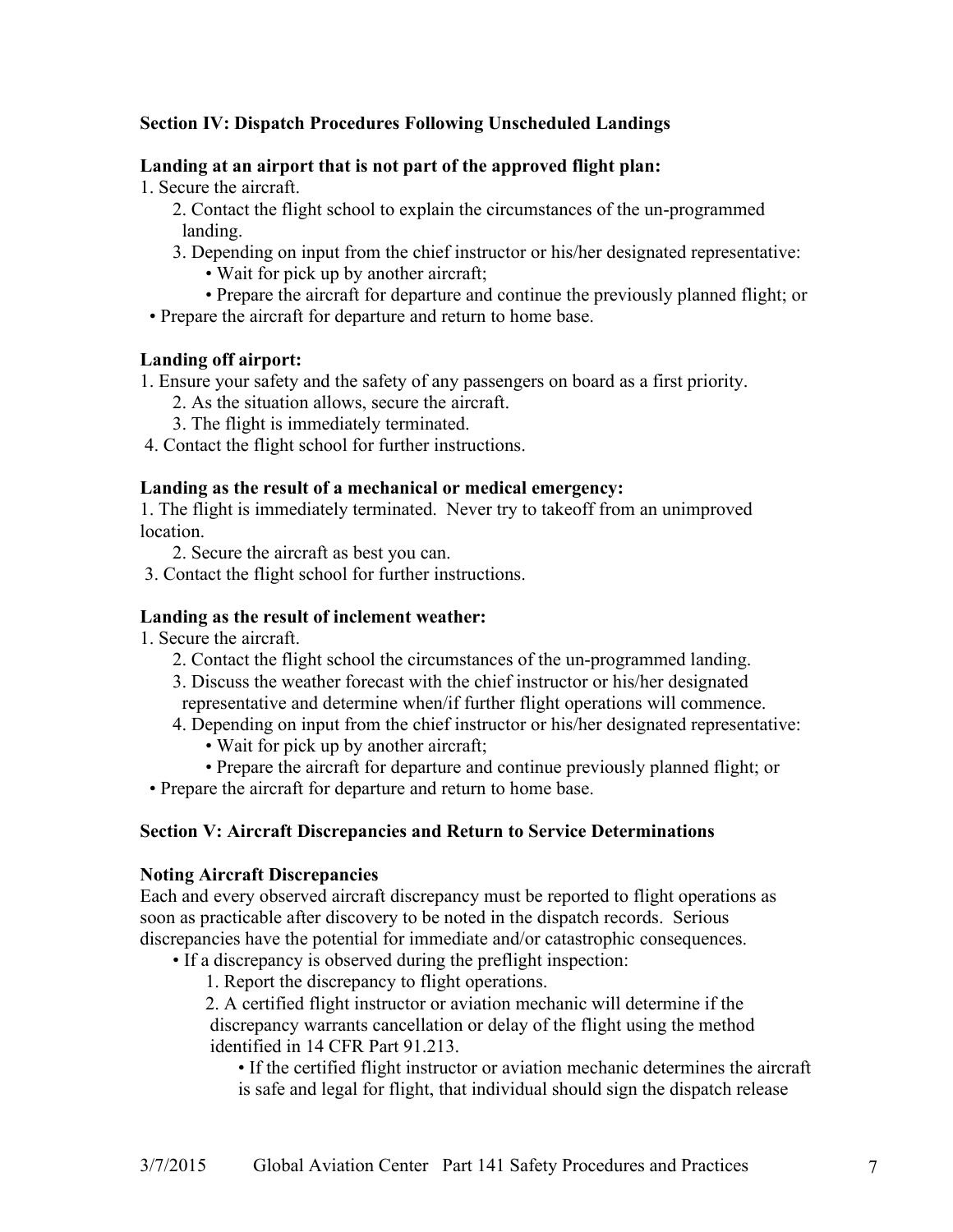where the discrepancy is recorded, returning the aircraft to service.

 • If the certified flight instructor or aviation mechanic determines the aircraft is not safe and legal for flight, the flight should be canceled or rescheduled for another aircraft, if one is available.

Any open discrepancies must be resolved and signed-off by a certified aviation mechanic at the aircraft's next scheduled maintenance.

• If a discrepancy is observed during flight:

1. Report the discrepancy to flight operations upon return to the airport.

 2. If possible, notify the instructor and/or student of the next flight using the affected aircraft of the issue.

 3. A certified flight instructor or aviation mechanic will determine if the discrepancy warrants cancellation or delay of the next applicable flight using the method identified in 14 CFR Part 91.213.

 • If the certified flight instructor or aviation mechanic determines the aircraft is safe and legal for flight, that individual should sign the dispatch release where the discrepancy is recorded, returning the aircraft to service.

 • If the certified flight instructor or aviation mechanic determines the aircraft is not safe and legal for flight, the flight should be canceled or rescheduled for another aircraft, if one is available.

 • Any open discrepancies must be resolved and signed-off by a certified aviation mechanic at the aircraft's next scheduled maintenance.

• If a serious discrepancy is observed during a local flight:

1. Return to the airport in a safe but efficient manner.

 2. If necessary, the PIC should not hesitate to declare an emergency and receive priority assistance.

 3. Flight operations should be notified of the problem if and when it is safe to do so.

 4. Upon return to the airport, the aircraft should be grounded and turned over to maintenance for further inspection and/or repair.

 • The PIC should provide flight operations and maintenance with a detailed explanation of the incident.

• If a serious discrepancy is observed during a cross-country flight:

 1. Make a safe landing at the nearest appropriate site with an airport being the obvious first choice if such a landing is possible.

 2. If necessary, the PIC should not hesitate to declare an emergency and receive priority assistance.

3. As soon as it is safe to do so, notify flight operations of the issue.

4. Terminate the flight and await further instructions.

# **Making Return to Service Determinations**

Only a certified flight instructor or aviation mechanic may return an aircraft to service after a discrepancy has been noted. The individual making that determination must use sound judgment and the method identified in 14 CFR Part 91.213 during the process.

Flight students are prohibited from operating in any aircraft that have open discrepancies, not signed-off by a certified flight instructor or aviation mechanic.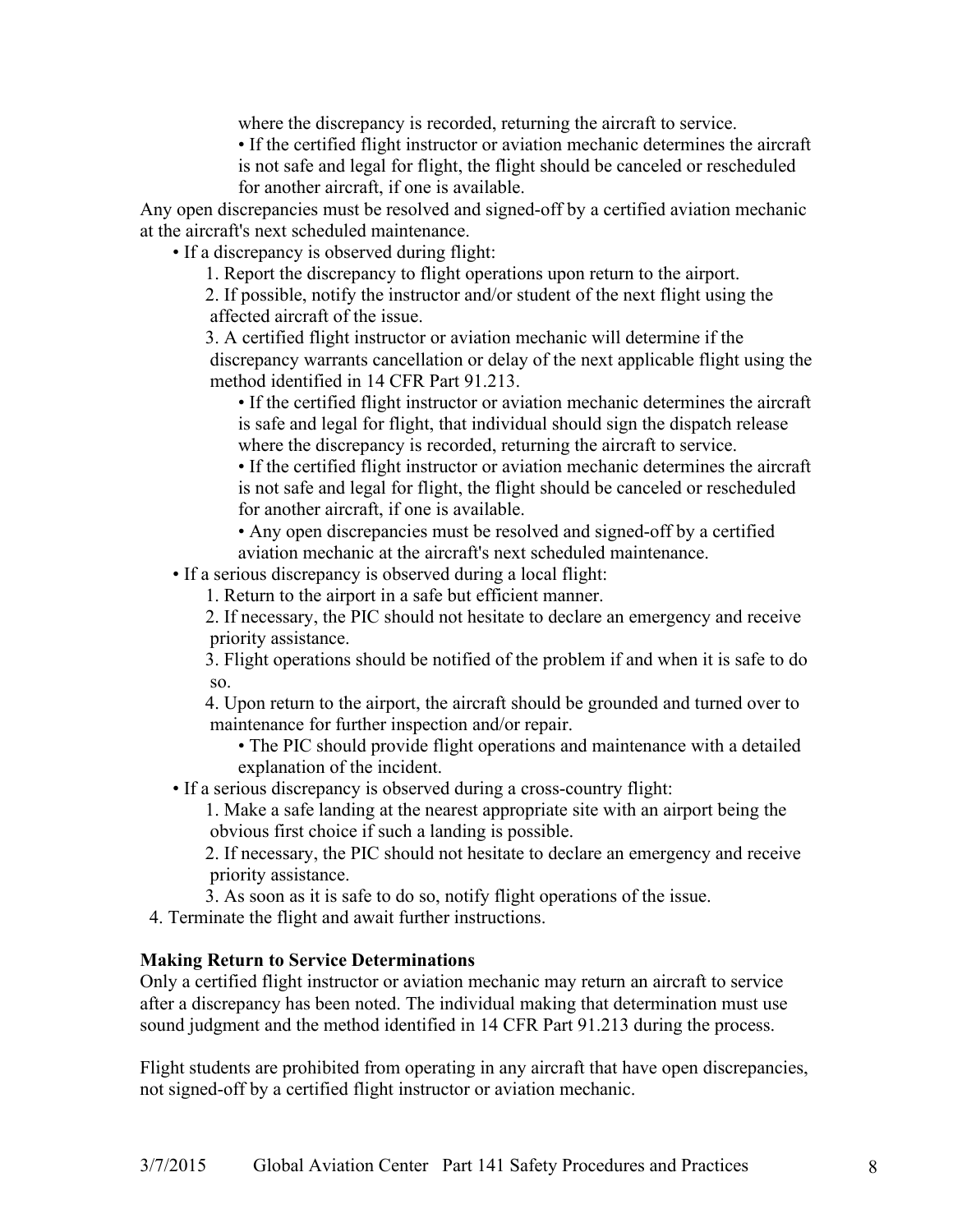# **Section VI: Securing of Aircraft**

When securing aircraft post-flight, the approved checklist should be used to ensure nothing is overlooked. General procedures include:

- Aircraft are to be tied down and chocked when at home base.
- Chocks are to be carried on each flight for use at each airport other than the home airport.
- Control locks are to be inserted and each aircraft door must be locked after each flight.
- Sun screens should be placed appropriately after each flight.

# **Section VII: Fuel Reserves**

At the conclusion of each flight, the following minimum fuel reserves must be present in the fuel tank(s).

| <b>Local VFR Flights</b>         | 1 hour |
|----------------------------------|--------|
| <b>Cross-Country VFR Flights</b> | 1 hour |
| <b>IFR Flights</b>               | 1 hour |

# **Section VIII: Collision Avoidance Procedures**

The following procedures will be used in collision avoidance during ground operations.

- PIC will visually and verbally "clear left, clear right, and clear ahead" before any movement on the ground.
- PIC will self-announce all movement intentions at a non-towered airport or coordinate movement with ground control at a towered airport.
- PIC will be alert to the operations of other aircraft and ground vehicles.

The following procedures will be used in collision avoidance during flight operations.

- Pilots will be vigilant for other traffic in the air and not become preoccupied by inflight duties to the point that collision avoidance scanning technique is lost.
- Clearing turns will be performed before every flight maneuver.
- Flight instructors will assist with collision avoidance scanning at all times, but the student is equally responsible for scanning the area, except in the case of simulate instrument instruction.

• Pilots should monitor the appropriate practice area frequency as well as local airport traffic frequencies to make position reports as necessary and to listen for other aircraft.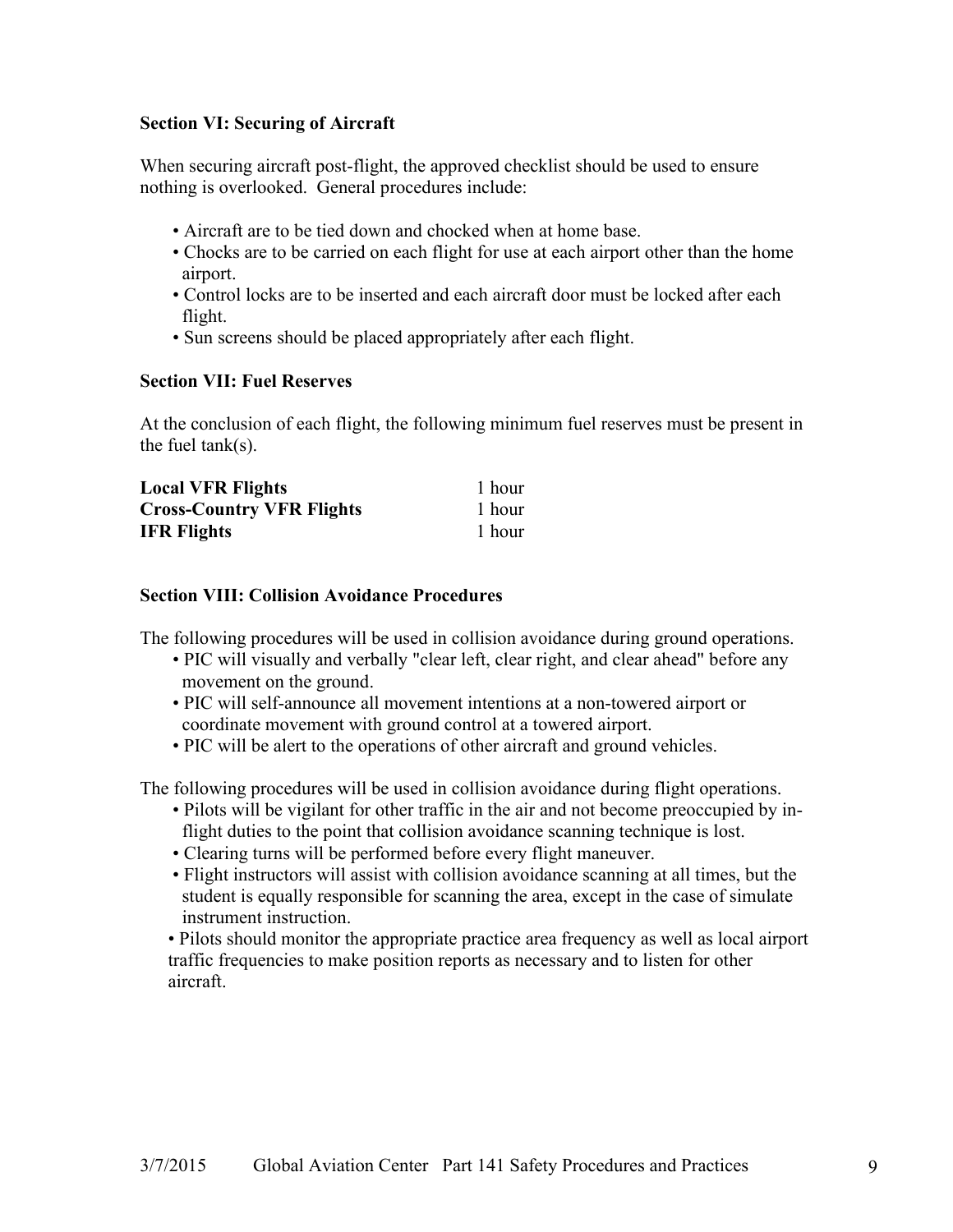# **Section IX: Minimum Altitudes and Simulated Emergency Landings**

# **Minimum Safe Altitudes**

The minimum safe altitudes regulated by 14 CFR Part 91.119 are in effect at all times with operating in flight school aircraft. That regulation states that, except when necessary for takeoff or landing, no person may operate an aircraft below the following altitudes:

- Anywhere an altitude allowing, if a power unit fails, an emergency landing without undue hazard to persons or property on the surface.
- Over congested areas. Over any congested area of a city, town, or settlement, or over any open air assembly of persons, an altitude of 1,000 feet above the highest obstacle within a horizontal radius of 2,000 feet of the aircraft.

• Over other than congested areas. An altitude of 500 feet above the surface, except over open water or sparsely populated areas. In those cases, the aircraft may not be operated closer than 500 feet to any person, vessel, vehicle, or structure.

#### **Simulated Emergency Landing Procedure**

ALL SIMULATED EMERGENCIES PRACTICE SHALL BE CONDUCTED ON DUAL FLIGHTS. STUDENTS ON SOLO FLIGHTS SHALL NOT PRACTICE SIMULATED EMERGENCIES

- When a simulated emergency landing is conducted, it will only be initiated by a certified flight instructor on dual instructional flights, unless the student holds a private pilot or higher grade pilot certificate.
- All simulated engine failures will be simulated by the reduction of throttle, with no other method being acceptable.
- If the simulated emergency landing site is off airport:
	- The flight may not continue below the altitude specified in 14 CFR Part 91.119.
	- Care should be taken to not disturb persons or property on the ground with loud engine noises during goes around procedures.
- If the simulated emergency landing site is a suitable airport:
	- Care should be taken to not adversely affect other aircraft in the airport traffic pattern.

 • Intentions should be clearly announced over the radio and such operations should be aborted at any time those operations may cause a conflict with other traffic.

#### **Section X: Practice Areas**

(1) VFR practice areas have been designated by the school. A sample chart is included (See Appendix A – Page 13)

(2) All solo practice shall be conducted within the designated practice areas(s).

(3) There are no designated routings to the practice area(s). Solo students are expected to proceed directly to and from the practice area according to the airport standard approach and departure procedures.